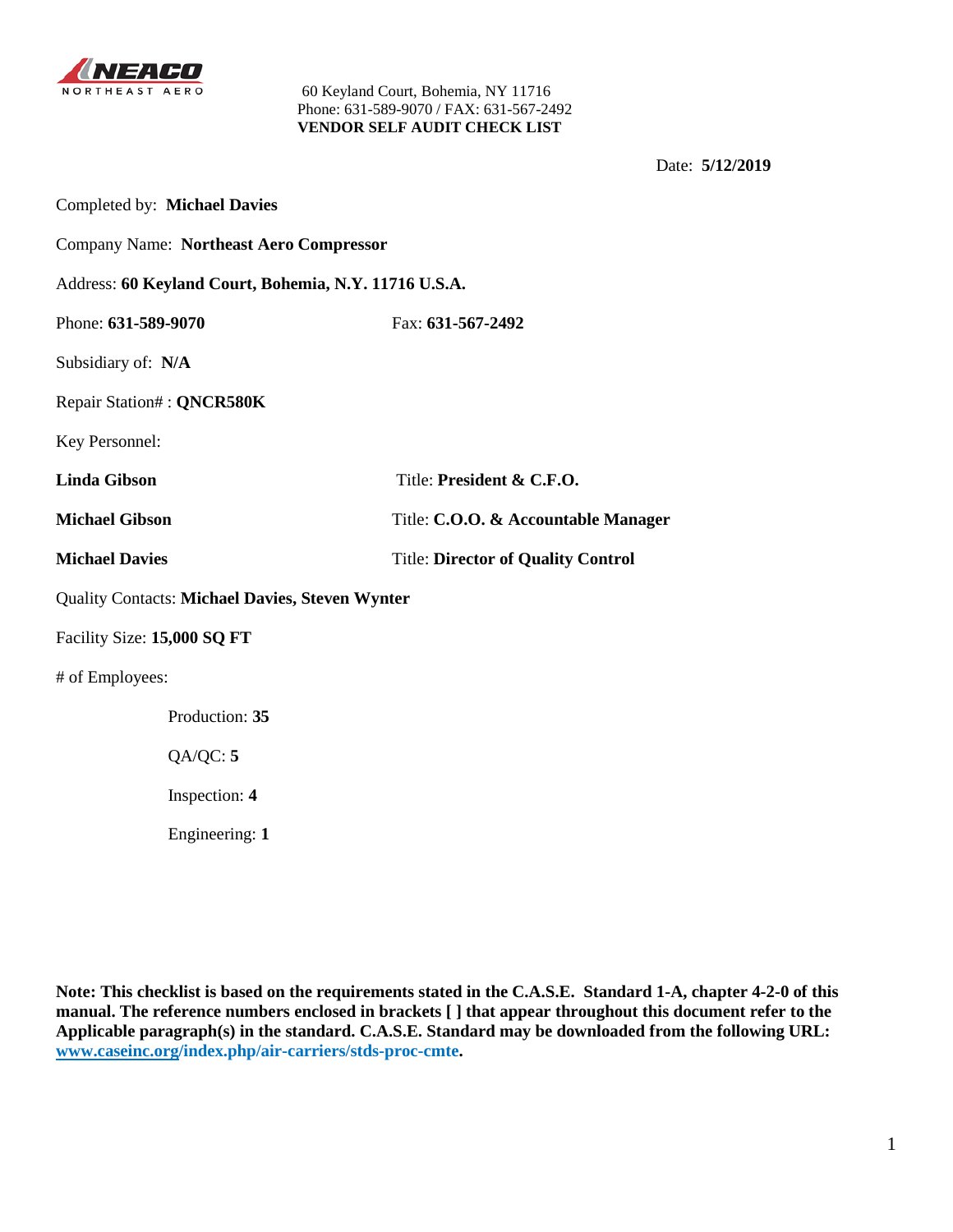

# **CONTENTS**

| <b>Subject</b> | Page |
|----------------|------|
|                |      |
|                |      |
|                |      |
|                |      |
|                |      |
|                |      |
|                |      |
|                |      |
|                |      |
|                |      |
|                |      |
|                |      |
|                |      |
|                |      |
|                |      |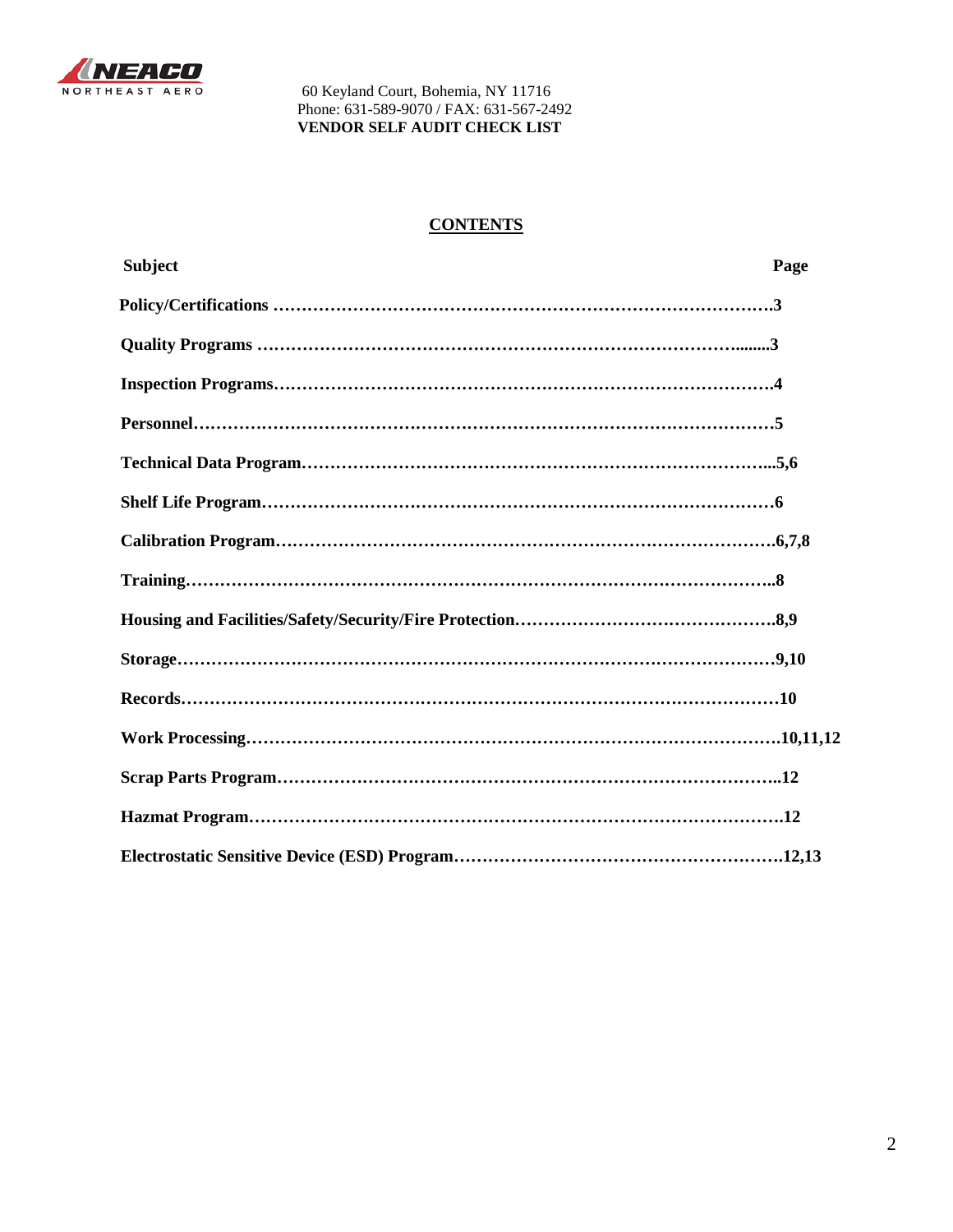

|     | <b>Policy Certifications</b>                                                                                                                                                                                                                                                                         | YES NO N/A                |
|-----|------------------------------------------------------------------------------------------------------------------------------------------------------------------------------------------------------------------------------------------------------------------------------------------------------|---------------------------|
| 1.  | Obtain and review a copy of the current FAA Air Agency or<br><b>Transport Canada AMO certificate, Operations Specifications,</b><br>And EASA/Canadian approval documents. Are they accurate? [2A]                                                                                                    | $\bowtie$                 |
| 2.  | If the repair station has "Limited Ratings", does the vendor have a<br>capabilities listing that satisfies the standard? [2B]                                                                                                                                                                        | $\boxtimes$               |
| 3.  | Does the vendor only perform work for which it is authorized on its<br><b>Operations Specifications?</b> [2A]                                                                                                                                                                                        | $\boxtimes$               |
| 4.  | Does the vendor have an FAA approved anti-drug and alcohol misuse prevention<br>Program (A449 and/or Registration)? [2C, D]                                                                                                                                                                          | $\boxtimes$               |
| 5.  | Does the vendor have a process to ensure that their U.S. based<br>contracted/sub-contracted maintenance/preventive maintenance providers,<br>at all tiers(certificated and non-certificated), have an FAA approved anti-drug<br>and alcohol misuse prevention program(A449 and/or Registration)?[2D] | $\bowtie$                 |
| 6.  | Does the vendor have a procedure to verify the validity of FAA mechanics certificates<br>through the FAA?[2B]                                                                                                                                                                                        | $\boxtimes$               |
|     | <b>Quality Program</b>                                                                                                                                                                                                                                                                               |                           |
| 7.  | Does the vendor have an FAA/NAA accepted Repair Station (or equivalent) Manual<br>and does it meet the requirements of the 1-A standard? [3D]                                                                                                                                                        | $\boxtimes$               |
| 8.  | Does the vendor have an FAA/NAA accepted Quality Control (or equivalent) Manual<br>and does it meet the requirements of the 1-A standard? [3C]                                                                                                                                                       | $\boxtimes$               |
| 9.  | Does the Quality Control Manual include references, where applicable, to the<br>manufacturer's inspection standards? [3C]                                                                                                                                                                            | $\boxtimes$               |
| 10. | Does the Quality Control Manual include samples of and instructions for completing<br>maintenance and inspection forms, or reference a separate forms manual? [3C]                                                                                                                                   | $\boxtimes$ $\Box$ $\Box$ |
| 11. | Does the vendor have an internal audit and surveillance function/schedule and<br>are personnel performing internal audits trained? [3E]                                                                                                                                                              | $\boxtimes$               |
| 12. | Does the internal audit function ensure compliance with air carrier<br>specifications? [3E]                                                                                                                                                                                                          | $\boxtimes$               |
| 13. | Does the internal audit program assure appropriate corrective actions to<br>prevent reoccurrence and follow-up for effectiveness? [3F]                                                                                                                                                               | $\boxtimes$               |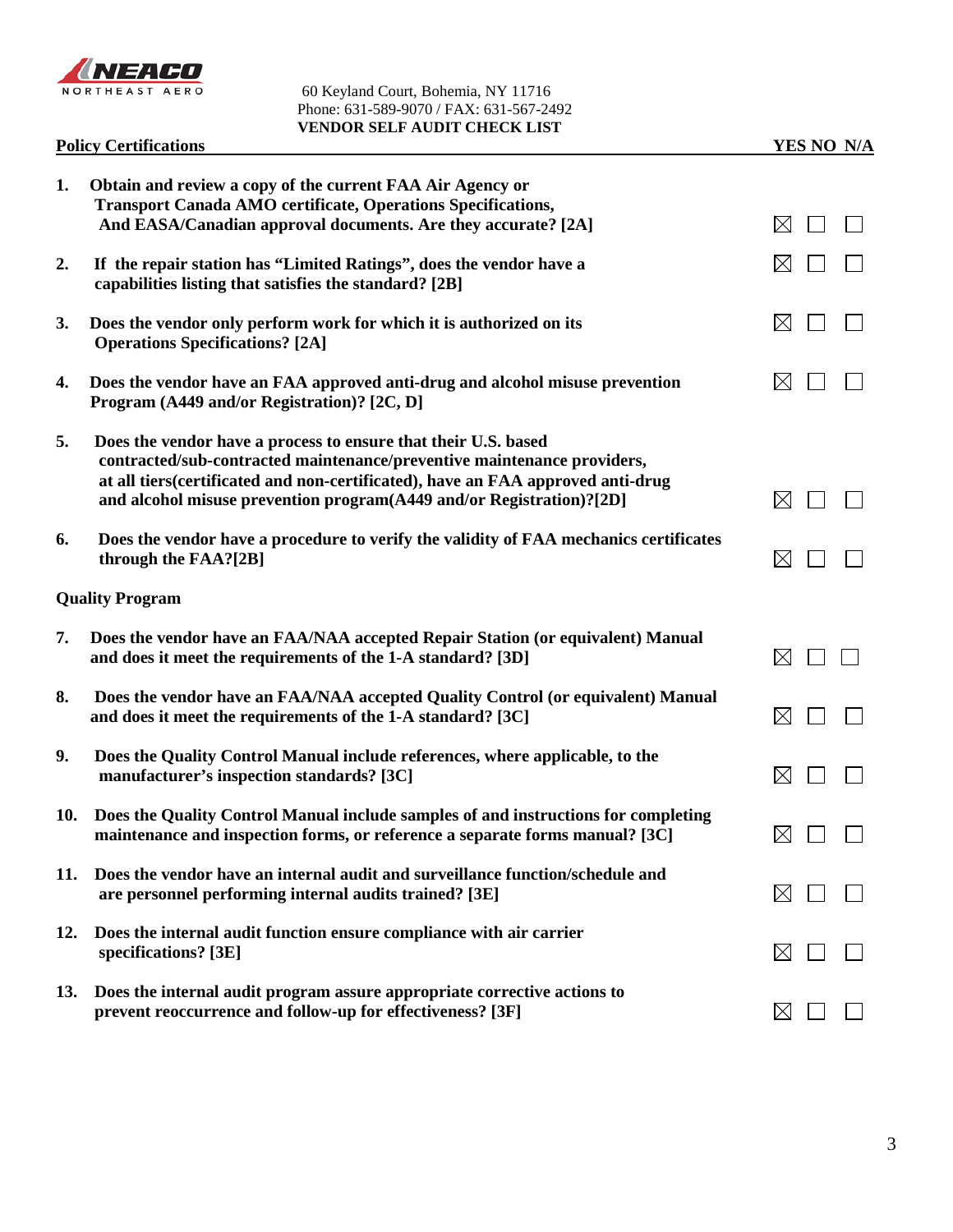

|  | YES NO  N/A |
|--|-------------|
|  |             |

| 14. | Does the vendor maintain for internal audit reports for at least 36 months and<br>two (2) complete audit cycles and are the results communicated to the<br><b>Accountable Manager?</b> [3E]                                    | $\boxtimes$        |             |
|-----|--------------------------------------------------------------------------------------------------------------------------------------------------------------------------------------------------------------------------------|--------------------|-------------|
|     | 15. Does the vendor ensure that contractor/sub-contractors quality meets<br>air carrier specifications and legal requirements? [3I]                                                                                            | $\boxtimes$        |             |
|     | 16. Does the vendor maintain, for a minimum of 36 months, a file of audit findings,<br>corrective actions and the signed CACS-7 from audits for which a VEL was signed?<br>Is the file accessible on-site to the auditor? [3G] | $\boxtimes$        |             |
|     | 17. Does the vendor maintain a list of contracted/sub-contracted maintenance functions<br>and agencies which includes type of certificate and rating(s), if any, held by<br>each agency? [3H]                                  | $\boxtimes$        |             |
| 18. | Does the vendor comply with its receiving process? [4B]                                                                                                                                                                        | $\boxtimes$        |             |
| 19. | Does the vendor have a contract allowing the FAA to inspect non-certificated<br>contractors/sub-contractors? [3I]                                                                                                              | $\boxtimes$        |             |
| 20. | Does the vendor have a procedure for reporting defects, or unairworthy conditions<br>and suspected unapproved parts to the air carrier and FAA/NAA? [3J]                                                                       | $\boxtimes$        |             |
|     | <b>Inspection Programs</b>                                                                                                                                                                                                     |                    |             |
| 21. | Is there proper separation of maintenance and inspection responsibilities for<br>vendors that perform required inspections(RII)? [4A]                                                                                          |                    | $\bowtie$   |
| 22. | Does the vendor properly execute air carrier's required inspections (RII)? [4A]                                                                                                                                                |                    | ⊠           |
| 23. | Does the vendor have an acceptable receiving inspection system which includes<br>verification of identifying data (P/N, S/N, nomenclature, mod. No.)<br>on the documentation and data plate match? [4B]                        | $\boxtimes$        |             |
| 24. | Does the vendor ensure incoming parts and materials comply with specifications<br>including certification documentation and traceability?[4B]                                                                                  | $\boxtimes$ $\Box$ |             |
| 25. | Do final inspection personnel ensure that adequate checks, tests, and inspections<br>are performed to air carrier specifications? [13F]                                                                                        | $\boxtimes$        |             |
| 26. | Do personnel follow the return to service procedures? [3B, 5G]                                                                                                                                                                 | $\boxtimes$        |             |
| 27. | Does the vendor have an acceptable system for controlling stamps for both<br>inspection and production personnel? [4C]                                                                                                         |                    | $\boxtimes$ |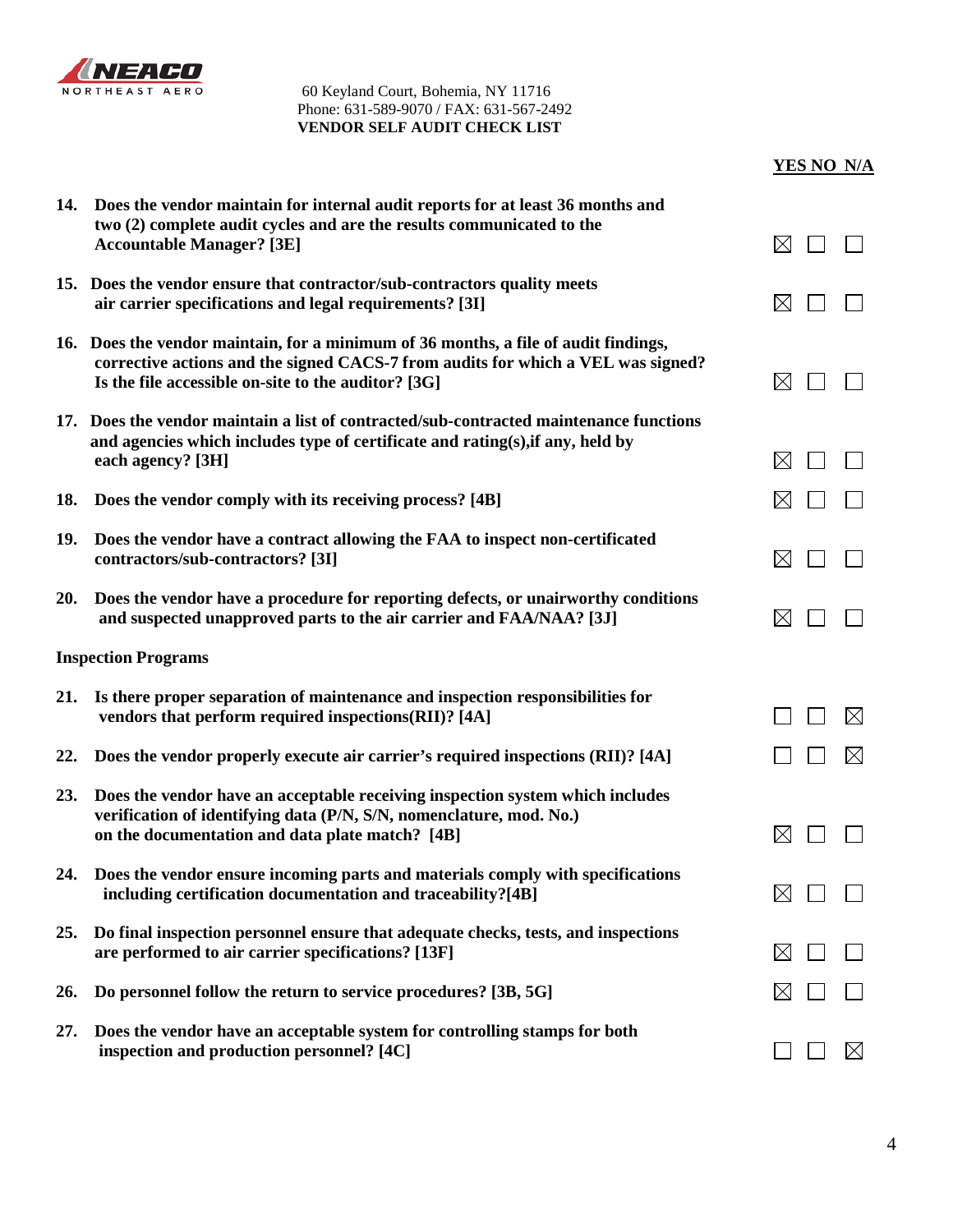

# **Personnel**

| YES NO N/A |  |
|------------|--|
|            |  |

|     | 28. Has the vendor designated an employee as the "Accountable Manager?[5A]<br>NOTE: Managers for FAA and EASA could be different.                                                                                                    |             |  |
|-----|--------------------------------------------------------------------------------------------------------------------------------------------------------------------------------------------------------------------------------------|-------------|--|
|     | 29. Does the vendor employ a minimum of two (2) persons? [5B]                                                                                                                                                                        | $\boxtimes$ |  |
|     | 30. Does the roster(Do the rosters) identify all management, supervisory and<br>inspection and personnel authorized for return to service? [5C]                                                                                      | $\boxtimes$ |  |
|     | 31. Does the repair station have an employment summary for all personnel listed on the<br>repair station roster(s)? [5D]                                                                                                             | $\boxtimes$ |  |
| 32. | Do the vendor's supervisory personnel satisfy the requirements of this<br>standard? [5E]                                                                                                                                             | $\boxtimes$ |  |
|     | 33. Do the vendor's inspection personnel satisfy the requirements of this<br>standard? [5F]                                                                                                                                          | $\boxtimes$ |  |
|     | 34. Do the vendor's return-to-service personnel satisfy the requirements of<br>this standard?[5G]                                                                                                                                    | $\boxtimes$ |  |
|     | 35. Does the vendor identify specific individuals primarily responsible for the<br>internal audit program? [5H]                                                                                                                      | $\boxtimes$ |  |
|     | 36. Do personnel properly interpret maintenance requirements and obtain approval<br>to deviate from specified customer maintenance data? [5I]                                                                                        | $\boxtimes$ |  |
|     | 37. Do Personnel notify supervisor/lead mechanic of mistakes requiring rectification<br>to meet required customer specified maintenance data? [5I]                                                                                   | $\boxtimes$ |  |
|     | 38. Do Personnel inform and await instructions from their supervisor/lead mechanic<br>in any case where it is impossible to complete the specialized maintenance in<br>accordance with the customer specified maintenance data? [5I] | $\boxtimes$ |  |
|     | <b>Technical Data</b>                                                                                                                                                                                                                |             |  |
| 39. | Is the appropriate technical data being utilized(e.g. current CMM,<br>AMM, SRM, etc.)? [6A, B]                                                                                                                                       | $\boxtimes$ |  |
| 40. | Does the vendor have a documented system to ensure technical data is current? [6B]                                                                                                                                                   | $\times$    |  |
| 41. | Does the vendor have records of manual revisions? [6B]                                                                                                                                                                               | $\boxtimes$ |  |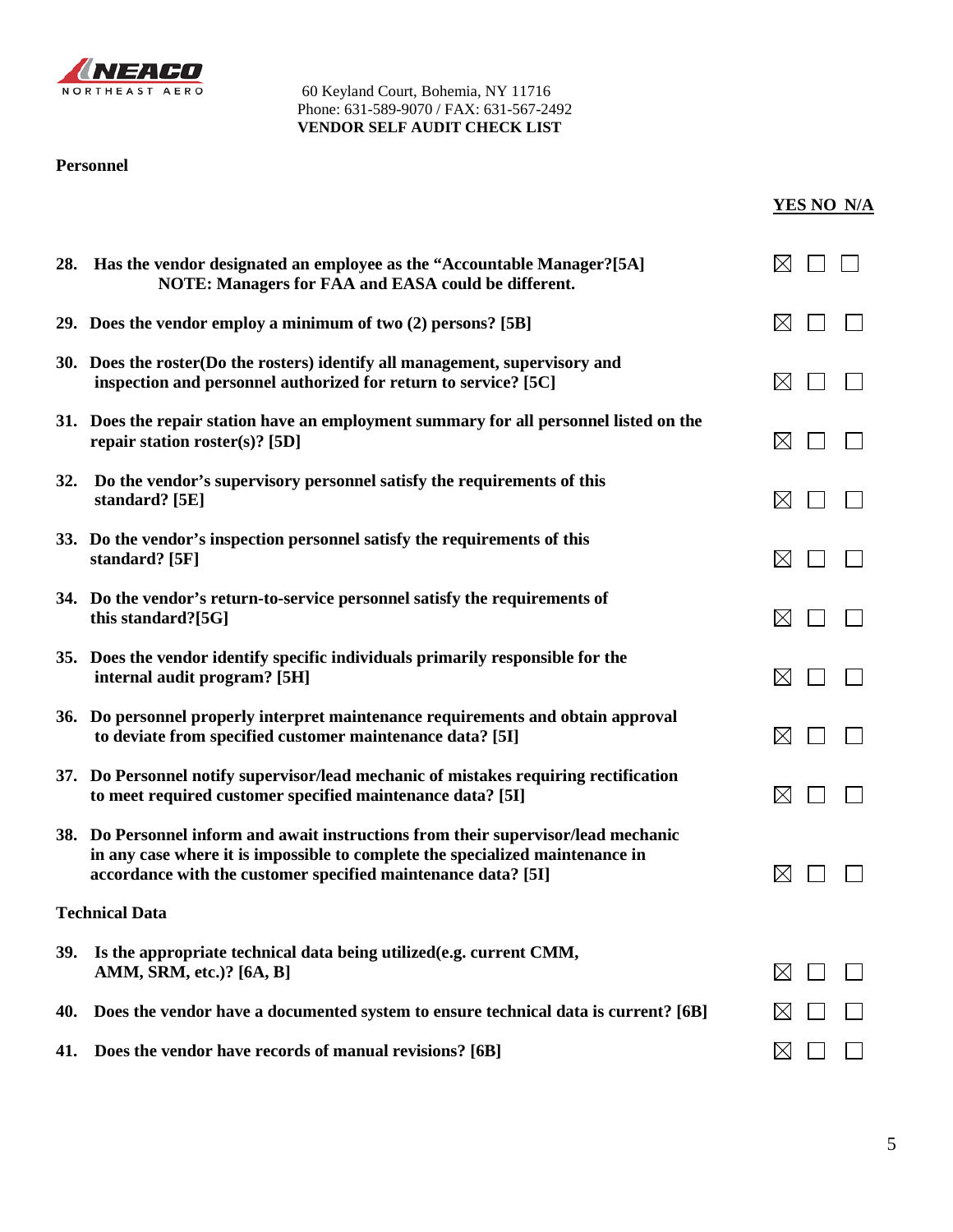

|     |                                                                                                                                                                                                                          | YES NO N/A  |
|-----|--------------------------------------------------------------------------------------------------------------------------------------------------------------------------------------------------------------------------|-------------|
| 42. | Does the vendor have a system to control working copies of manuals to ensure<br>they are revised with the masters? [6C]                                                                                                  | $\boxtimes$ |
| 43. | Are there established approved procedures controlling revisions in manuals<br>deviating from OEM specifications(e.g. EO,EA, Air Carrier data, etc.)? [6A]                                                                | $\boxtimes$ |
|     | 44. If the vendor has ODA authority, does it have a system for receiving air<br>carrier approval prior to use of the data? [6F]                                                                                          | $\boxtimes$ |
|     | 45. Does the vendor have an approved ODA manual and roster? [6F]                                                                                                                                                         | $\boxtimes$ |
|     | 46. Is technical data stored in a manner that will protect it from dirt and damage?[6D]                                                                                                                                  | M           |
|     | 47. Are adequate viewing devices in good condition and available for viewing<br>the technical data? [6E]                                                                                                                 | $\boxtimes$ |
|     | 48. If the technician is observed deviating from OEM technical data(e.g. alternate<br>tooling/procedures, Process Specs., DER repairs, per as ODA, etc.) have those<br>deviations been approved by the air carrier?[6F]  | $\boxtimes$ |
|     | 49. Does the vendor have a process to furnish copies of all the revised repair Station<br>Manual(s) and/or Quality Manual(s) promptly to all organizations and persons<br>whom the manual(s) has been issued? [3K]       | $\boxtimes$ |
|     | <b>Shelf Life Program</b>                                                                                                                                                                                                |             |
|     | 50. Does the vendor have a documented shelf life program? [7A]                                                                                                                                                           | $\boxtimes$ |
|     | 51. Does each shelf life item have the shelf life expiration limit displayed? [7B]                                                                                                                                       | $\boxtimes$ |
|     | 52. Were items sampled for shelf life within limits? [7C, D]                                                                                                                                                             | $\boxtimes$ |
|     | <b>Calibration Program</b>                                                                                                                                                                                               |             |
|     | 53. Does the vendor have a documented calibration program and do they<br>comply with it? [8B, 13B]                                                                                                                       |             |
|     | 54. Does the program identify the calibration frequencies, limitations and<br>applicable tolerances or specifications? [8B]                                                                                              | $\bowtie$   |
|     | 55. Does the calibration program require test and inspection equipment/tools<br>to be traceable to a standard acceptable to the FAA/NAA (e.g. The National<br><b>Institute of Standards and Technology (NIST))? [8C]</b> | $\boxtimes$ |
| 56. | Does the calibration program require records to be kept for a minimum of<br>two (2) years or two (2) calibration cycles(whichever is greater)? [8H]                                                                      | $\bowtie$   |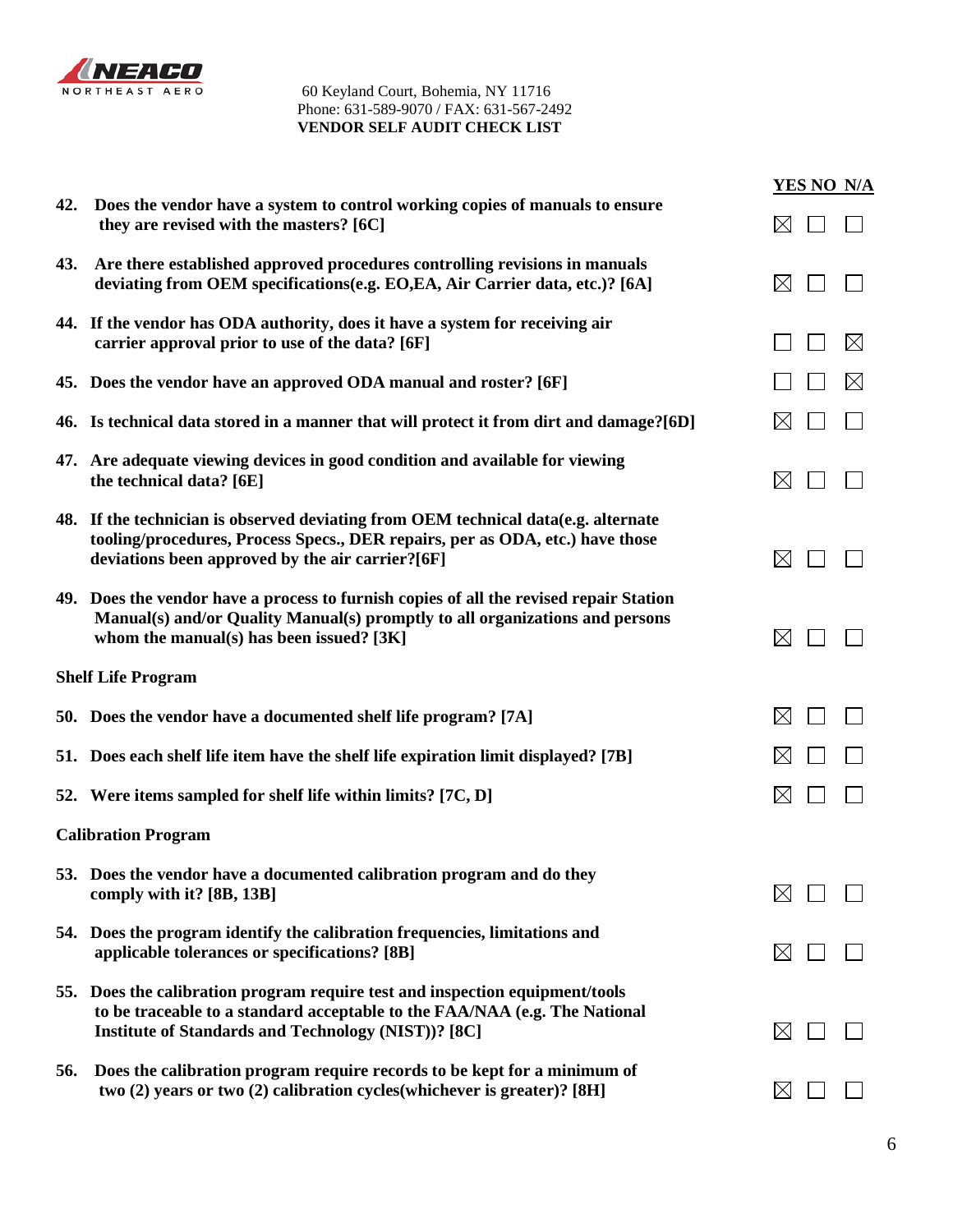

|     |                                                                                                                                                                                                                     | YES NO N/A  |
|-----|---------------------------------------------------------------------------------------------------------------------------------------------------------------------------------------------------------------------|-------------|
|     | 57. Is there a system to identify each tool in the program, its calibration frequency,<br>and its calibration due date? [8D, I]                                                                                     | $\boxtimes$ |
|     | 58. Does the vendor have a procedure for identifying, controlling, and/or preventing<br>out-of-service, non-calibrated, for reference only, and due-for-calibration tools and<br>equipment from being used? [8E, I] | $\boxtimes$ |
|     | 59. Does the vendor have a procedure to control the calibration of personal tools? [8F]                                                                                                                             | $\boxtimes$ |
|     | 60. Did the sample checks of the calibrated tooling indicate that the tool is within<br>calibration limits? [8A-G]                                                                                                  | $\boxtimes$ |
|     | 61. Do calibration records for tools and test equipment available for use: [8G]                                                                                                                                     |             |
|     | A. Show date calibrated?                                                                                                                                                                                            | $\boxtimes$ |
|     | <b>B.</b> Show calibration due date?                                                                                                                                                                                |             |
|     | C. Identify the person that performed calibration or check?                                                                                                                                                         | ⊠           |
|     | D. Contain a calibration certificate for each item calibrated by<br>an outside agency?                                                                                                                              | $\bowtie$   |
|     | E. Record details of adjustments and repairs?                                                                                                                                                                       | $\boxtimes$ |
|     | F. Show the P/N, S/N and calibration due date of the standard used<br>to perform the calibration?                                                                                                                   | $\boxtimes$ |
| 62. | Where tooling/test equipment is used, does the vendor: $[13C(1)]$                                                                                                                                                   |             |
|     | A. Have an operating manual and maintenance manual for the equipment?                                                                                                                                               | $\boxtimes$ |
|     | Perform maintenance and servicing per the manual?<br>В.                                                                                                                                                             | $\boxtimes$ |
|     | C. Maintain maintenance and servicing records for two years?                                                                                                                                                        | IХ          |
|     | D. Where applicable, list the equipment in their calibration program?                                                                                                                                               | ⊠           |
| 63. | Where a vendor uses non-OEM specified tooling/test equipment, is it<br>properly substantiated as equivalent? $[13C(2)]$                                                                                             | $\boxtimes$ |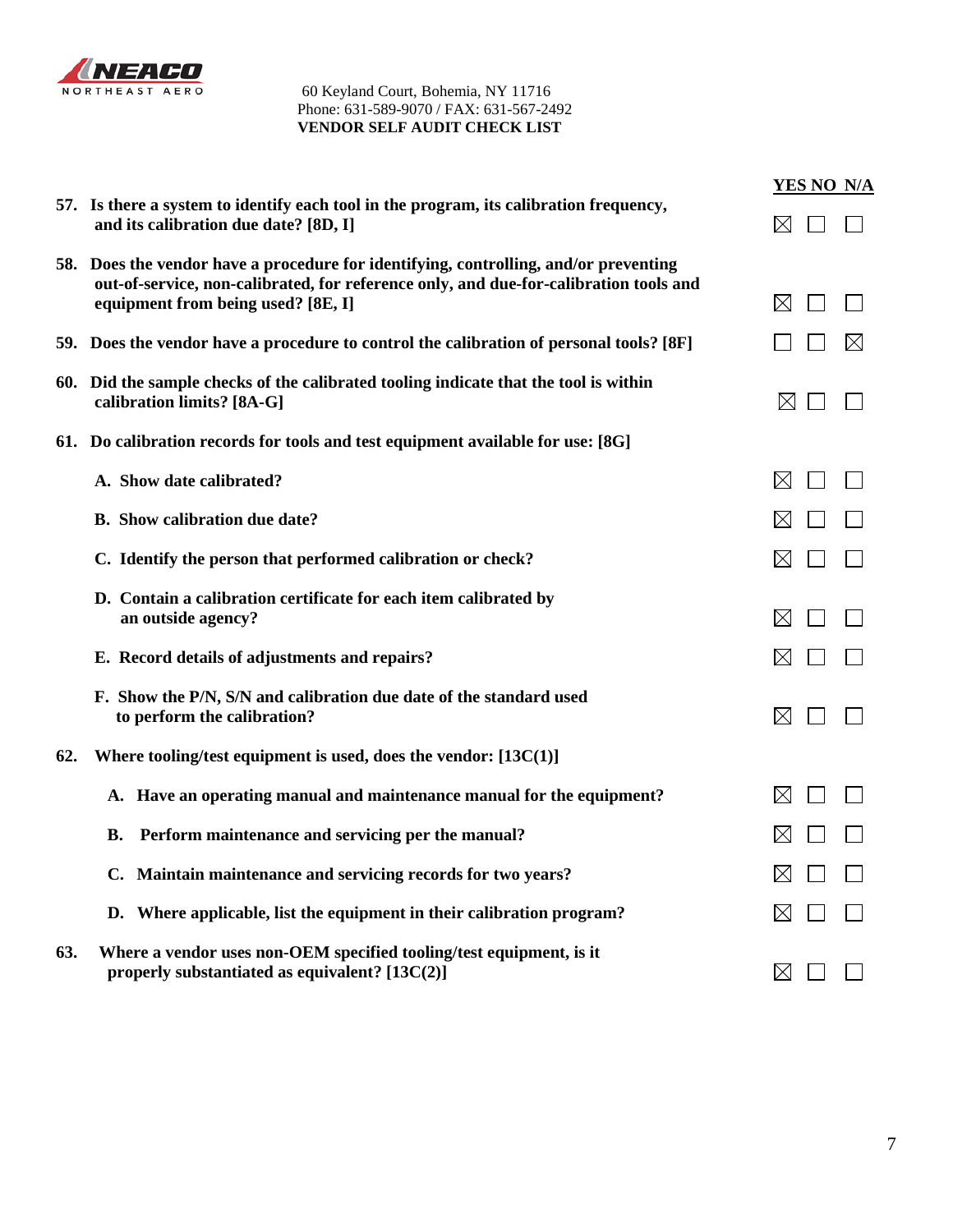

|     |                                                                                                                                                                                                                                                                      |             | <b>YES NO N/A</b> |
|-----|----------------------------------------------------------------------------------------------------------------------------------------------------------------------------------------------------------------------------------------------------------------------|-------------|-------------------|
| 64. | Are tools and test equipment in serviceable condition?[8D, E]                                                                                                                                                                                                        | IХI         |                   |
|     | <b>Training Program</b>                                                                                                                                                                                                                                              |             |                   |
| 65. | Are RII inspectors properly trained and certified? [5F]                                                                                                                                                                                                              |             | $\boxtimes$       |
|     | 66. Did the sampled names indicate the mechanics, inspectors, receiving inspectors,<br>return to service personnel, auditors and supervisors were properly trained,<br>authorized and certificated, if required, for the work they perform?<br>[5D-F, 9A&D, and 13B] | $\boxtimes$ |                   |
|     | 67. Are the training records retained for a minimum of two (2) years after the<br>employee leaves the company? [9C]                                                                                                                                                  | $\boxtimes$ |                   |
|     | 68. Do the records indicate the vendor provides initial and recurrent training<br>to personnel? [9E]                                                                                                                                                                 | $\boxtimes$ |                   |
|     | 69. Does the vendor have and use a documented training program?<br>$[9A, D(1), E, 5E-G]$                                                                                                                                                                             | IХI         |                   |
|     | 70. Is formal and OTJ training documented? [9B, E]                                                                                                                                                                                                                   | M           |                   |
|     | 71. Does the vendor's training program include knowledge of regulations,<br>standards, Human Factors and procedures in accordance with<br>customer requirements? [9D, E]                                                                                             | $\boxtimes$ |                   |
| 72. | Does the vendor's training program include initial and recurrent training? [9D]                                                                                                                                                                                      | $\boxtimes$ |                   |
|     | <b>Housing and Facilities/Safety/Security/Fire Protection</b>                                                                                                                                                                                                        |             |                   |
| 73. | If the vendor deals in non-aircraft parts, materials and/or maintenance<br>activities, are they adequately segregated from the aircraft functions? [10A]                                                                                                             | $\boxtimes$ |                   |
| 74. | Does the vendor have: $[10B(2)]$                                                                                                                                                                                                                                     |             |                   |
|     | A. Sufficient work space and areas for the proper segregation and protection<br>of articles?                                                                                                                                                                         | $\boxtimes$ |                   |
|     | B. Segregated work areas enabling environmentally hazardous or sensitive<br>operations such as painting, cleaning, welding, avionics work, and machining<br>to be done properly and in a manner that does not adversely affect other maintenance? $\boxtimes$        |             |                   |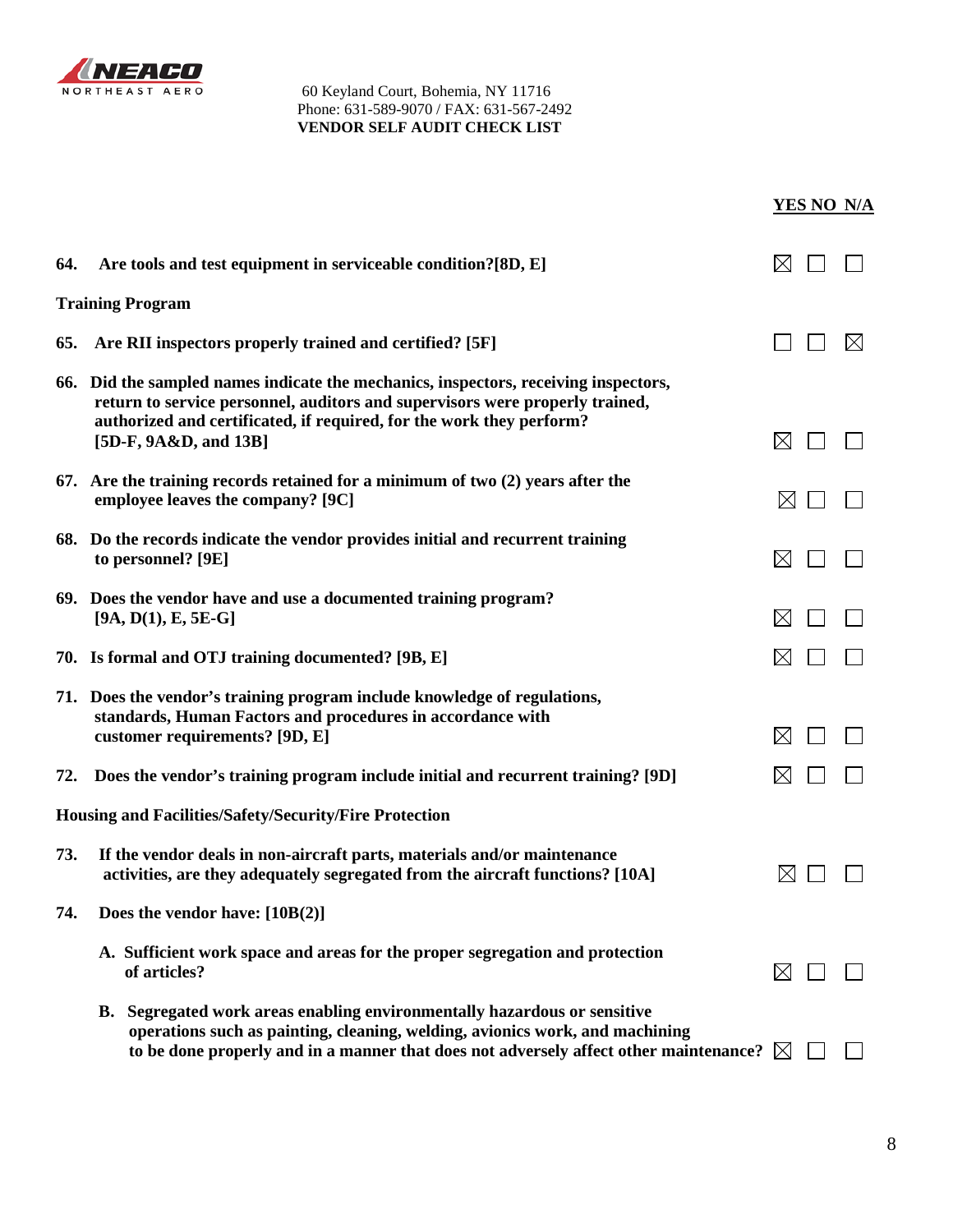

|                |                                                                                                                                                                                                                                                                                                                                                     | YES NO N/A  |
|----------------|-----------------------------------------------------------------------------------------------------------------------------------------------------------------------------------------------------------------------------------------------------------------------------------------------------------------------------------------------------|-------------|
|                | C. Suitable racks, hoists, trays, stands, and other segregation means for the<br>storage and protection of articles?                                                                                                                                                                                                                                | $\boxtimes$ |
|                | D. Space sufficient to segregate articles and materials stocked for installation from<br>those undergoing maintenance, preventive maintenance, or alteration?                                                                                                                                                                                       | $\boxtimes$ |
|                | E. Ventilation, lighting, and control of temperature, humidity and other climatic<br>conditions sufficient to ensure personnel perform maintenance, preventive<br>maintenance or alterations to the standards required by the part?                                                                                                                 | $\boxtimes$ |
|                | Areas for receiving and for shipping air carriers' units with adequate space, lighting,<br>F.<br>shelving, security and fire protection to accommodate air carriers' units in a manner<br>that will preclude damage, loss and theft?                                                                                                                | $\boxtimes$ |
|                | Adequate and appropriate storage area to safely store air carriers' reusable<br>G.<br>shipping containers and to protect them from environmental damage?                                                                                                                                                                                            | $\boxtimes$ |
|                | H. Does the vendor have controls in place to prevent foreign object damage<br>to (or contamination of ) all aviation products in any area where articles are<br>stored or worked(e.g. fuel controls, hydraulic units, instruments, electronic<br>components, structural components etc.), including such from<br>smoking, eating or drinking? [13G] | $\boxtimes$ |
| 75.            | If the vendor performs maintenance, preventive maintenance or alterations on<br>articles outside of its housing, does it provide suitable facilities that are acceptable<br>to the FAA/NAA and its air carriers? [10C]                                                                                                                              | $\boxtimes$ |
| 76.            | Do facilities outside of the vendor's housing meet the requirements of this standard<br>so that the work can be done in accordance with the requirements of 14 CFR 43? [10C]                                                                                                                                                                        | $\boxtimes$ |
| 77.            | Does the vendor have adequate safety procedures in place and are the operations<br>conducted in a safe manner and environment? [11A-G]                                                                                                                                                                                                              | $\boxtimes$ |
| 78.            | Is the security system adequate to ensure safety and security of air carrier's<br>parts and aircraft? [11B]                                                                                                                                                                                                                                         | $\bowtie$   |
| <b>Storage</b> |                                                                                                                                                                                                                                                                                                                                                     |             |
| 79.            | Are parts and materials correctly identified and properly stored? [12A, B]                                                                                                                                                                                                                                                                          | $\bowtie$   |
| 80.            | Does the vendor have a quarantine area for rejected parts and materials awaiting<br>disposition? [12C]                                                                                                                                                                                                                                              | $\boxtimes$ |
| 81.            | Are parts and material properly protected from damage and deterioration? [12D]                                                                                                                                                                                                                                                                      | $\bowtie$   |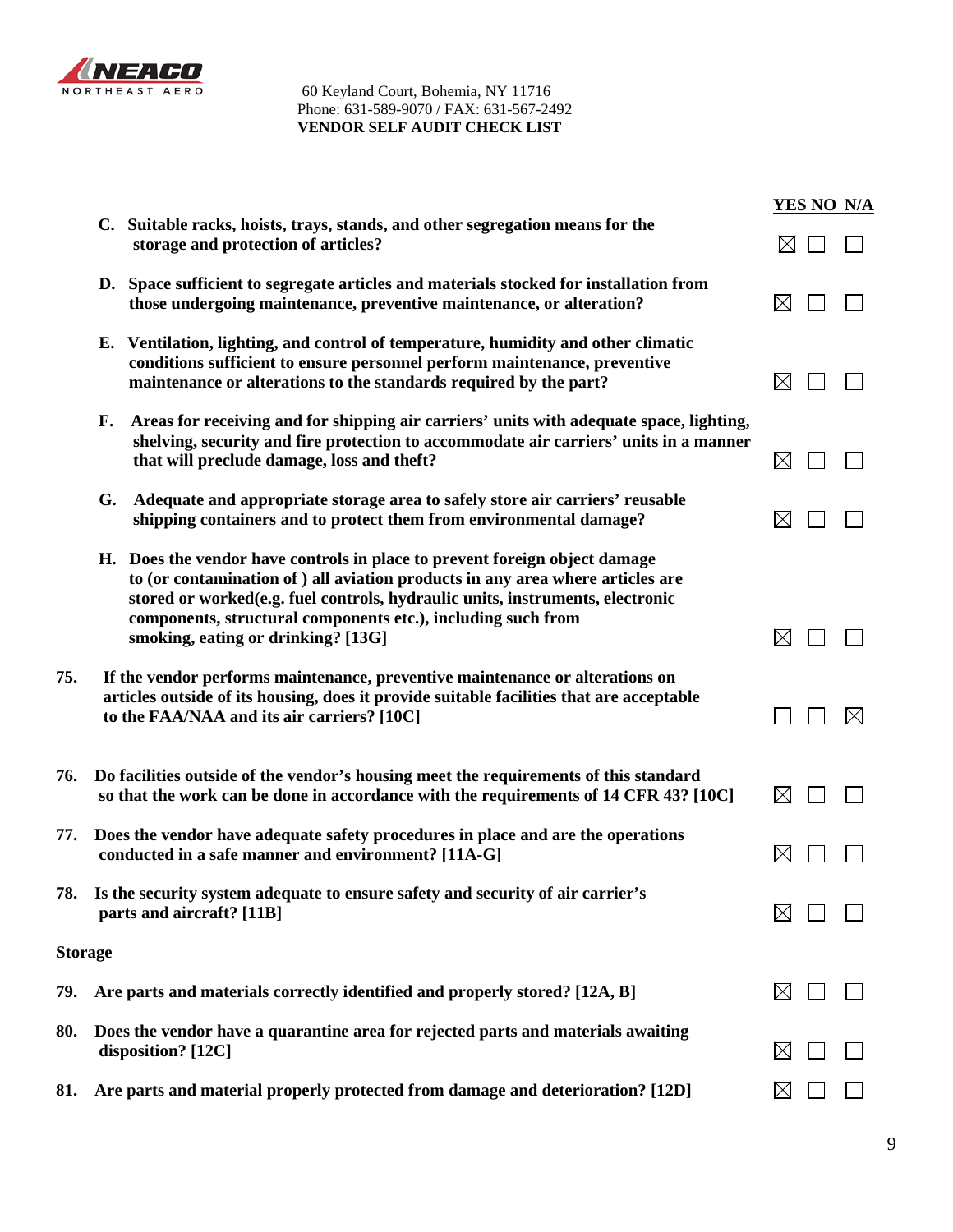

|     | 82. Are flammable, toxic or volatile materials properly identified and stored? [12E]                                                                                                                                                      |              |
|-----|-------------------------------------------------------------------------------------------------------------------------------------------------------------------------------------------------------------------------------------------|--------------|
|     | 83. Are sensitive parts and equipment (oxygen parts, o-rings, electrostatic sensitive devices,<br>temperature/humidity controlled item, etc.) properly packaged, identified and stored<br>to protect from damage and contamination? [12F] | $\boxtimes$  |
|     | 84. Are high pressure bottles correctly labeled, properly stored and secured? [12G]                                                                                                                                                       | $\bowtie$    |
|     | 85. Does the vendor maintain traceability certification on all parts and raw materials?[12H,I]                                                                                                                                            | IХI          |
|     | <b>Records</b>                                                                                                                                                                                                                            |              |
|     | 86. Does the vendor's record keeping system and retention time meet 14 CFR<br>requirements? [13J]                                                                                                                                         | $\bowtie$    |
|     | <b>Work Processing</b>                                                                                                                                                                                                                    |              |
|     | 87. Does the vendor have a duty time limitation requirement? [13A]                                                                                                                                                                        | $\bowtie$    |
| 88. | Are all required licenses and repairman certificates available for review? [2A]                                                                                                                                                           |              |
|     | 89. Does the vendor have appropriate tools and test equipment (including equivalent<br>non-OEM) to perform the work? [13B(2)]                                                                                                             | $\boxtimes$  |
|     | 90. Are calibrated tools and equipment labels showing within calibration and are<br>they legible? [13B]                                                                                                                                   | $\boxtimes$  |
|     | 91. Are air carriers' parts properly identified throughout the maintenance actions<br>and in storage?[13D]                                                                                                                                | $\boxtimes$  |
|     | 92. Does the vendor have a work turnover procedure and are they following it? [13E]                                                                                                                                                       | $\boxtimes$  |
|     | 93. Does the vendor have procedures to: [13F]                                                                                                                                                                                             |              |
|     | A. Obtain air carrier specifications?                                                                                                                                                                                                     | $\boxtimes$  |
|     | Incorporate air carrier specifications into their work processes and to<br><b>B.</b><br>ensure any subcontractor used also incorporates those specifications with<br>adequate documentation?                                              | $\bowtie$    |
|     | $C_{\bullet}$<br>Verify that the air carrier specifications were incorporated?                                                                                                                                                            | $\mathbb{X}$ |
|     | D.<br>Obtain approval for deviating, if necessary, from air carrier specifications?                                                                                                                                                       |              |
|     | Have adequate checks, inspections, and tests to ensure work was<br>E.<br>performed to air carrier specifications?                                                                                                                         | $\boxtimes$  |

**YES NO N/A**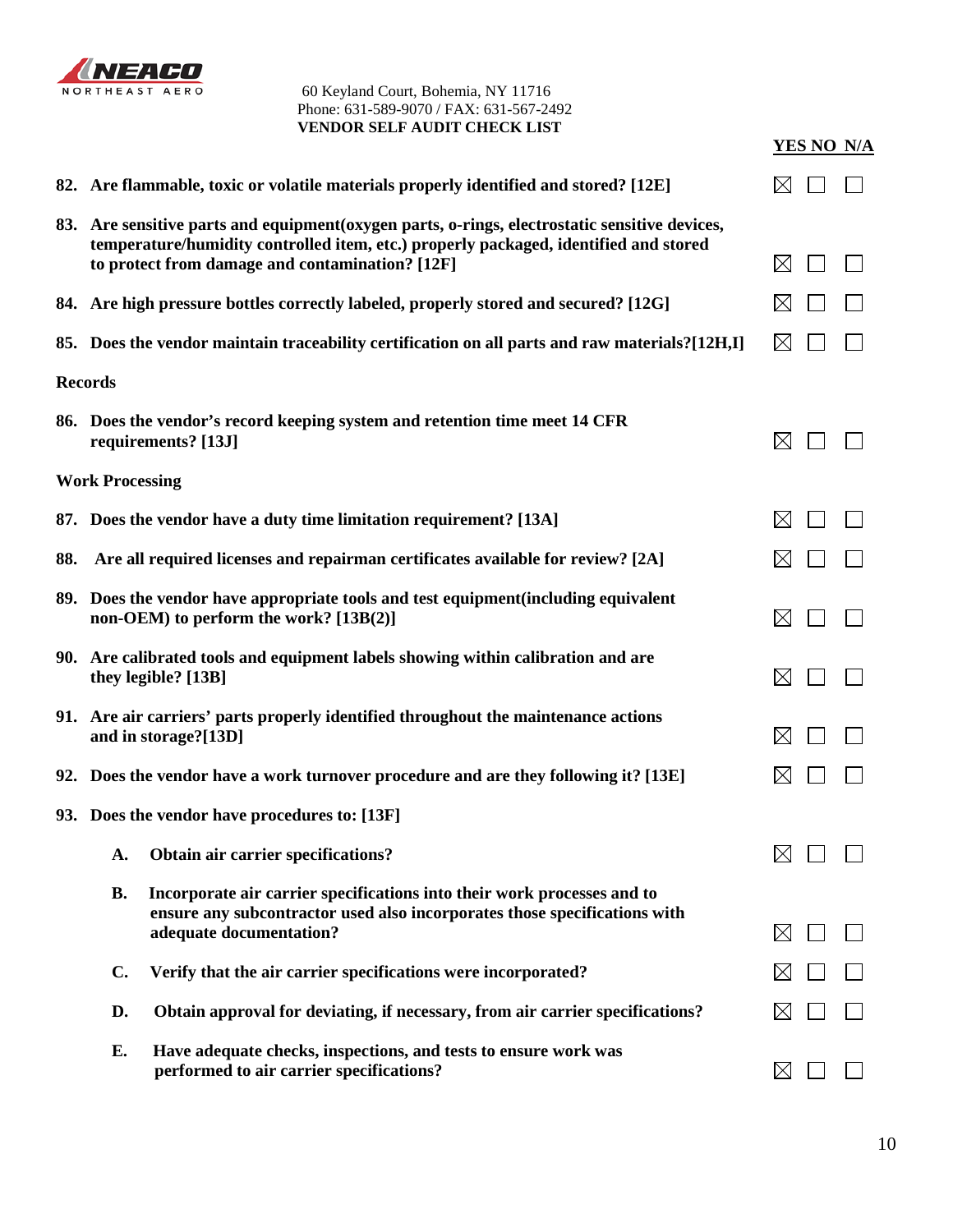

|    | F. | Procedures to ensure the work documents returned from a                                                       |             |  |
|----|----|---------------------------------------------------------------------------------------------------------------|-------------|--|
|    |    | subcontractor (at any tier) are adequate to support a major/minor<br>determination?                           | $\boxtimes$ |  |
|    |    | 94. Is the unit/aircraft protected from FOD? [13G]                                                            | $\boxtimes$ |  |
|    |    | 95. Are fluid dispensing cans and servicing units properly identified? [13H]                                  | $\boxtimes$ |  |
|    |    | 96. Are the vendor's work records complete, in order and legible? [13I]                                       | ⋉           |  |
|    |    | 97. Do the work package records contain: [13I]                                                                |             |  |
|    |    | A. The description of the work performed, reference to data and revision level?                               | ⋉           |  |
|    |    | B. The date of completion of the work performed?                                                              | $\boxtimes$ |  |
|    |    | C. The name of the person performing the work?                                                                | IX          |  |
|    |    | D. The name of the person inspecting the work?                                                                | $\boxtimes$ |  |
|    |    | E. The signature, certificate number of the person returning the article to service?                          | $\boxtimes$ |  |
| F. |    | Are all test and inspection records in work package?                                                          | $\boxtimes$ |  |
|    |    | 98. Does the vendor's return-to-service document meet the air carrier and FAA/NAA<br>requirements? $[13I(5)]$ | $\boxtimes$ |  |
|    |    | 99. Does the vendor maintain certification on sub-contractor work? [3I]                                       | $\boxtimes$ |  |
|    |    | 100. Were Major repairs/alterations properly documented? [13I]                                                | $\boxtimes$ |  |
|    |    | 101. Were AD's properly evaluated, accomplished, and documented? [13F]                                        | $\boxtimes$ |  |
|    |    | 102. Is maintenance properly performed and documented for: [1D, 3A-B]                                         |             |  |
|    |    | <b>A. Preliminary Inspection</b>                                                                              | IX          |  |
|    |    | <b>B.</b> Functional Test?                                                                                    | ⊠           |  |
|    |    | C. Hidden damage inspection?                                                                                  | $\bowtie$   |  |
|    |    | D. Unit disassembly per instructions?                                                                         | $\boxtimes$ |  |
|    |    | E. Unit cleaning per instructions?                                                                            | ⋉           |  |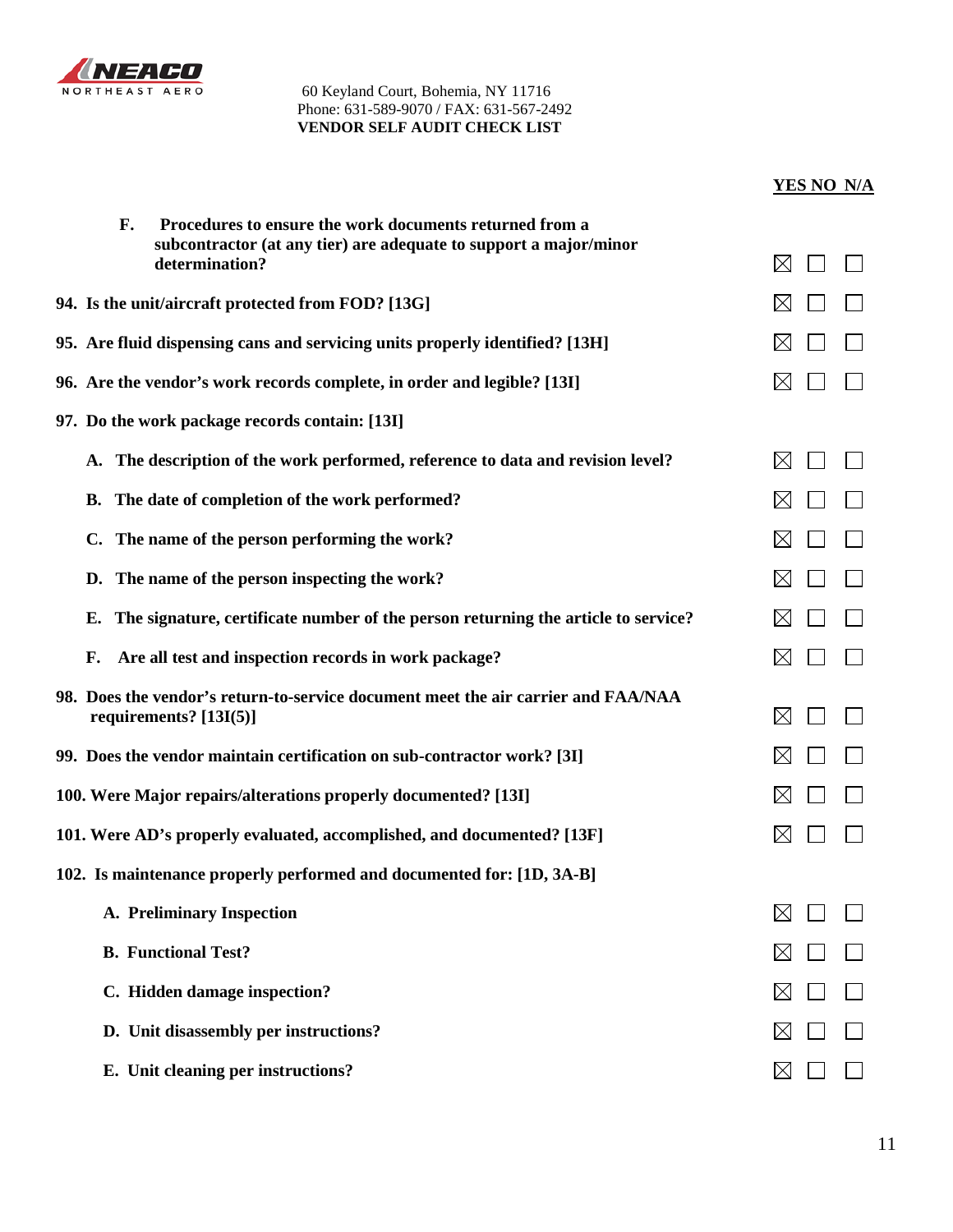

|      |                                                                                                                                                                                           | YES NO N/A  |
|------|-------------------------------------------------------------------------------------------------------------------------------------------------------------------------------------------|-------------|
|      | F. Parts inspection/checking per instructions?                                                                                                                                            | $\bowtie$   |
|      | G. Parts repairing per instructions?                                                                                                                                                      | $\boxtimes$ |
|      | H. Properly taking and recording fits and clearances?                                                                                                                                     | IХI         |
|      | I. Unit reassembly per instructions?                                                                                                                                                      | $\boxtimes$ |
|      | J. Unit functional testing per instructions?                                                                                                                                              |             |
|      | K. Final Return to Service inspection?                                                                                                                                                    | $\boxtimes$ |
| 103. | Are components returned in an appropriate shipping container or as<br>specified by the air carrier? [14A]                                                                                 | $\boxtimes$ |
|      | <b>Scrap Parts Program</b>                                                                                                                                                                |             |
|      | 104. Does the vendor have a documented procedure for controlling scrapped parts? [15A]                                                                                                    | $\bowtie$   |
|      | 105. Does the scrap program require a record of scrapped life-limited parts to be<br>maintained for a minimum of two (2) years? [15B]                                                     | $\boxtimes$ |
|      | 106. Does the record include the P/N, S/N and date of the scrapped part? [15B]                                                                                                            |             |
|      | 107. Does the vendor comply with its scrapped parts procedure to ensure they are either<br>returned to the air carrier or mutilated beyond repair? [15A]                                  | $\boxtimes$ |
|      | <b>Hazmat Program</b>                                                                                                                                                                     |             |
|      | 108. If the vendor is identified as a Hazmat employer per 49 CFR Part 171.8,<br>do they have a Hazmat training program that meets the requirements of<br>49 CFR Part 172 subpart H? [16A] |             |
|      | <b>Electrostatic Sensitive Device (ESD) Program</b>                                                                                                                                       |             |
|      | 109. The vendor, which works on or handles ESD components, shall have a documented<br><b>ESD</b> program in place.[17]                                                                    |             |
|      | A. Are shop floor grids grounded if installed?                                                                                                                                            | $\boxtimes$ |
|      | B. Are all ESDs only handled using grounding wrist or heel straps and conductive<br>desk mats?                                                                                            | $\boxtimes$ |
|      | C. Are devices contained in ESD conductive packaging sealed with conductive tape?                                                                                                         | $\boxtimes$ |